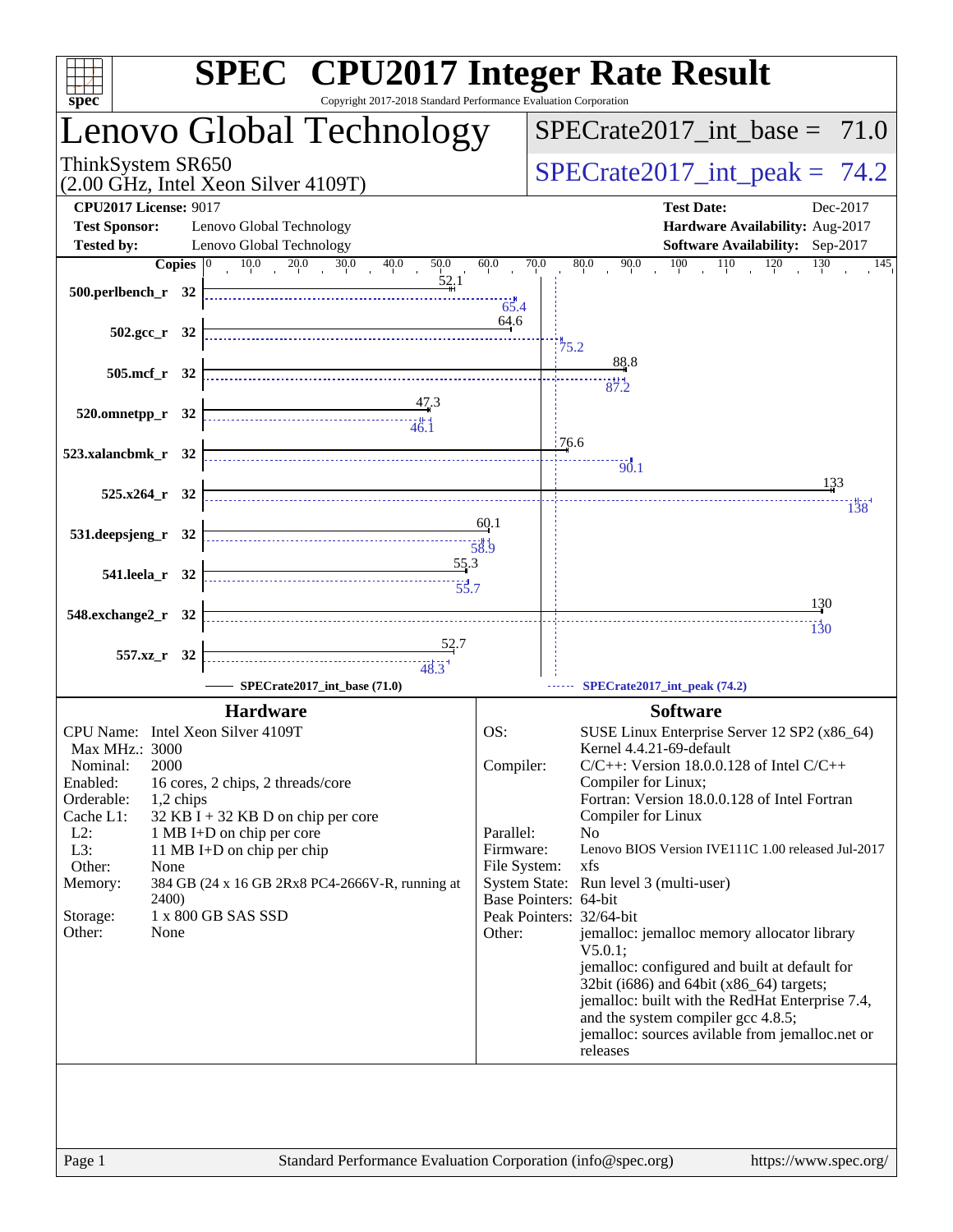

## Lenovo Global Technology

(2.00 GHz, Intel Xeon Silver 4109T)

ThinkSystem SR650<br>  $SPECTR_{12}$  SPECrate2017 int peak = 74.2 SPECrate2017 int\_base =  $71.0$ 

**[Test Sponsor:](http://www.spec.org/auto/cpu2017/Docs/result-fields.html#TestSponsor)** Lenovo Global Technology **[Hardware Availability:](http://www.spec.org/auto/cpu2017/Docs/result-fields.html#HardwareAvailability)** Aug-2017 **[Tested by:](http://www.spec.org/auto/cpu2017/Docs/result-fields.html#Testedby)** Lenovo Global Technology **[Software Availability:](http://www.spec.org/auto/cpu2017/Docs/result-fields.html#SoftwareAvailability)** Sep-2017

**[CPU2017 License:](http://www.spec.org/auto/cpu2017/Docs/result-fields.html#CPU2017License)** 9017 **[Test Date:](http://www.spec.org/auto/cpu2017/Docs/result-fields.html#TestDate)** Dec-2017

#### **[Results Table](http://www.spec.org/auto/cpu2017/Docs/result-fields.html#ResultsTable)**

|                           |               |                |       | <b>Base</b>    |       |                |              |               |                |              | <b>Peak</b>    |              |                |              |
|---------------------------|---------------|----------------|-------|----------------|-------|----------------|--------------|---------------|----------------|--------------|----------------|--------------|----------------|--------------|
| <b>Benchmark</b>          | <b>Copies</b> | <b>Seconds</b> | Ratio | <b>Seconds</b> | Ratio | <b>Seconds</b> | <b>Ratio</b> | <b>Copies</b> | <b>Seconds</b> | <b>Ratio</b> | <b>Seconds</b> | <b>Ratio</b> | <b>Seconds</b> | <b>Ratio</b> |
| $500$ .perlbench r        | 32            | 977            | 52.1  | 965            | 52.8  | 982            | 51.9         | 32            | 779            | 65.4         | 774            | 65.8         | 778            | 65.4         |
| 502.gcc_r                 | 32            | 700            | 64.7  | 701            | 64.6  | 702            | 64.6         | 32            | 600            | 75.5         | 604            | 75.1         | 603            | 75.2         |
| $505$ .mcf r              | 32            | 581            | 89.0  | 584            | 88.5  | 583            | 88.8         | 32            | 584            | 88.6         | 593            | 87.2         | 598            | 86.4         |
| 520.omnetpp_r             | 32            | 887            | 47.3  | 889            | 47.2  | 881            | 47.7         | 32            | 879            | 47.8         | 910            | 46.1         | 920            | 45.7         |
| 523.xalancbmk r           | 32            | 441            | 76.6  | 441            | 76.6  | 443            | 76.4         | 32            | 375            | 90.1         | 376            | 89.9         | 375            | 90.2         |
| 525.x264 r                | 32            | 424            | 132   | 422            | 133   | 423            | 133          | 32            | 407            | 138          | 399            | 140          | 408            | 137          |
| 531.deepsjeng_r           | 32            | 610            | 60.1  | 611            | 60.0  | 610            | 60.1         | 32            | 609            | 60.2         | 626            | 58.6         | 623            | 58.9         |
| 541.leela r               | 32            | 955            | 55.5  | 959            | 55.3  | 960            | 55.2         | 32            | 953            | 55.6         | 951            | 55.7         | 950            | 55.8         |
| 548.exchange2 r           | 32            | 645            | 130   | 644            | 130   | 645            | 130          | 32            | 645            | 130          | 645            | <b>130</b>   | 645            | 130          |
| 557.xz r                  | 32            | 656            | 52.7  | 655            | 52.7  | 655            | 52.8         | 32            | 670            | 51.6         | 717            | 48.2         | 716            | 48.3         |
| $SPECrate2017$ int base = |               |                | 71.0  |                |       |                |              |               |                |              |                |              |                |              |

**[SPECrate2017\\_int\\_peak =](http://www.spec.org/auto/cpu2017/Docs/result-fields.html#SPECrate2017intpeak) 74.2**

Results appear in the [order in which they were run.](http://www.spec.org/auto/cpu2017/Docs/result-fields.html#RunOrder) Bold underlined text [indicates a median measurement.](http://www.spec.org/auto/cpu2017/Docs/result-fields.html#Median)

#### **[Submit Notes](http://www.spec.org/auto/cpu2017/Docs/result-fields.html#SubmitNotes)**

 The numactl mechanism was used to bind copies to processors. The config file option 'submit' was used to generate numactl commands to bind each copy to a specific processor. For details, please see the config file.

### **[Operating System Notes](http://www.spec.org/auto/cpu2017/Docs/result-fields.html#OperatingSystemNotes)**

Stack size set to unlimited using "ulimit -s unlimited"

#### **[General Notes](http://www.spec.org/auto/cpu2017/Docs/result-fields.html#GeneralNotes)**

Environment variables set by runcpu before the start of the run: LD\_LIBRARY\_PATH = "/home/cpu2017.1.0.2.ic18.0/lib/ia32:/home/cpu2017.1.0.2.ic18.0/lib/intel64" LD\_LIBRARY\_PATH = "\$LD\_LIBRARY\_PATH:/home/cpu2017.1.0.2.ic18.0/je5.0.1-32:/home/cpu2017.1.0.2.ic18.0/je5.0.1-64" Binaries compiled on a system with 1x Intel Core i7-4790 CPU + 32GB RAM memory using Redhat Enterprise Linux 7.4 Transparent Huge Pages enabled by default Prior to runcpu invocation Filesystem page cache synced and cleared with: sync; echo 3> /proc/sys/vm/drop\_caches runcpu command invoked through numactl i.e.: numactl --interleave=all runcpu <etc> No: The test sponsor attests, as of date of publication, that CVE-2017-5754 (Meltdown) is mitigated in the system as tested and documented. No: The test sponsor attests, as of date of publication, that CVE-2017-5753 (Spectre variant 1) is mitigated in the system as tested and documented. No: The test sponsor attests, as of date of publication, that CVE-2017-5715 (Spectre variant 2) is mitigated in the system as tested and documented.

**(Continued on next page)**

| Page 2 | Standard Performance Evaluation Corporation (info@spec.org) | https://www.spec.org/ |
|--------|-------------------------------------------------------------|-----------------------|
|--------|-------------------------------------------------------------|-----------------------|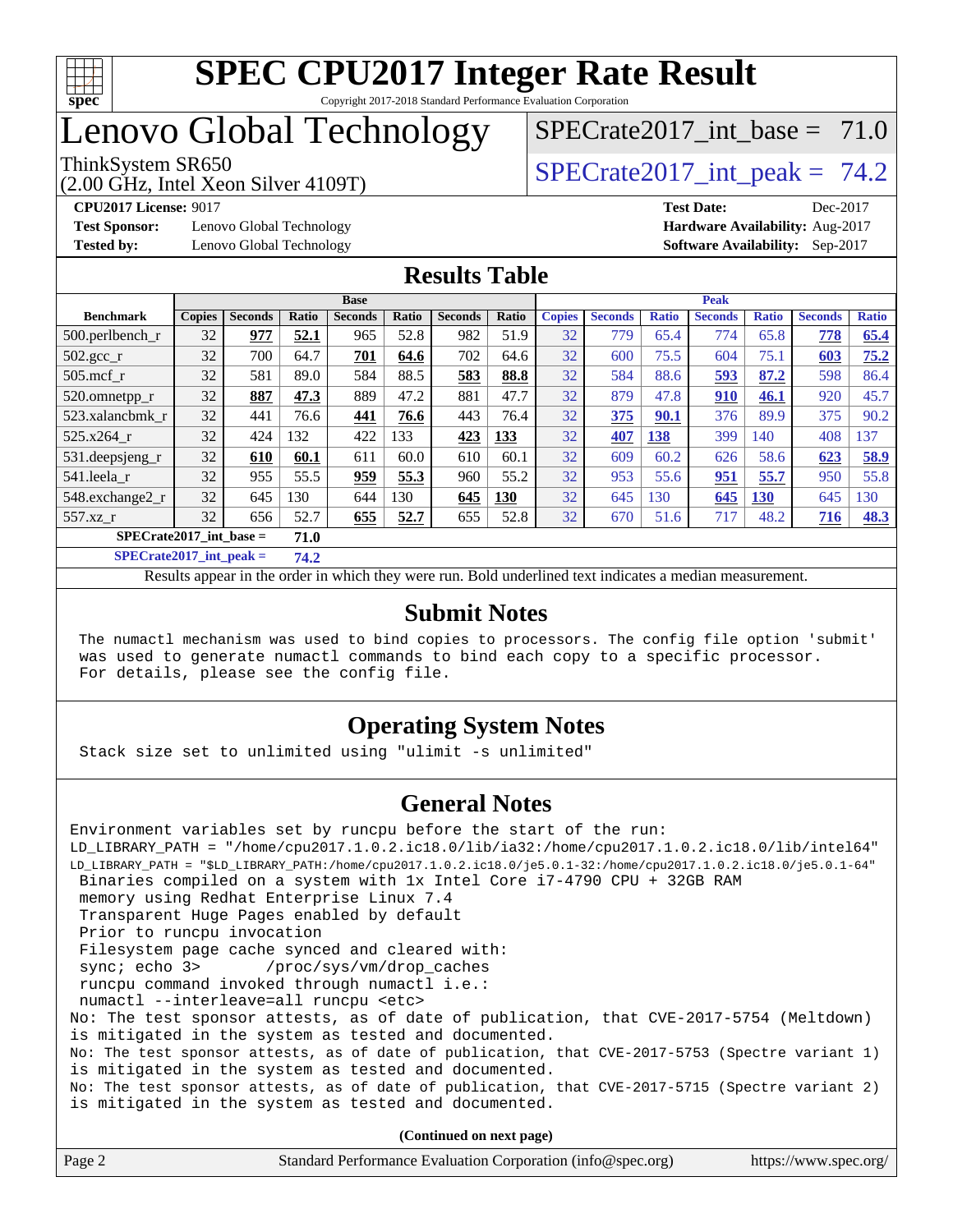

Copyright 2017-2018 Standard Performance Evaluation Corporation

### Lenovo Global Technology

SPECrate2017 int\_base =  $71.0$ 

(2.00 GHz, Intel Xeon Silver 4109T)

ThinkSystem SR650<br>  $SPECTR_{12}$  SPECrate2017 int peak = 74.2

**[CPU2017 License:](http://www.spec.org/auto/cpu2017/Docs/result-fields.html#CPU2017License)** 9017 **[Test Date:](http://www.spec.org/auto/cpu2017/Docs/result-fields.html#TestDate)** Dec-2017

**[Test Sponsor:](http://www.spec.org/auto/cpu2017/Docs/result-fields.html#TestSponsor)** Lenovo Global Technology **[Hardware Availability:](http://www.spec.org/auto/cpu2017/Docs/result-fields.html#HardwareAvailability)** Aug-2017 **[Tested by:](http://www.spec.org/auto/cpu2017/Docs/result-fields.html#Testedby)** Lenovo Global Technology **[Software Availability:](http://www.spec.org/auto/cpu2017/Docs/result-fields.html#SoftwareAvailability)** Sep-2017

#### **[General Notes \(Continued\)](http://www.spec.org/auto/cpu2017/Docs/result-fields.html#GeneralNotes)**

This benchmark result is intended to provide perspective on past performance using the historical hardware and/or software described on this result page.

The system as described on this result page was formerly generally available. At the time of this publication, it may not be shipping, and/or may not be supported, and/or may fail to meet other tests of General Availability described in the SPEC OSG Policy document, <http://www.spec.org/osg/policy.html>

This measured result may not be representative of the result that would be measured were this benchmark run with hardware and software available as of the publication date.

#### **[Platform Notes](http://www.spec.org/auto/cpu2017/Docs/result-fields.html#PlatformNotes)**

BIOS configuration: Choose Operating Mode set to Maximum Performance MONITORMWAIT set to Enable Execute Disable Bit set to Disable Trusted Execution Technology set to Enable Stale AtoS set to Enable LLC Deadline Alloc set to Disable Sysinfo program /home/cpu2017.1.0.2.ic18.0/bin/sysinfo Rev: r5797 of 2017-06-14 96c45e4568ad54c135fd618bcc091c0f running on Cyborg-SUT4 Fri Dec 22 17:32:43 2017

 SUT (System Under Test) info as seen by some common utilities. For more information on this section, see <https://www.spec.org/cpu2017/Docs/config.html#sysinfo>

 From /proc/cpuinfo model name : Intel(R) Xeon(R) Silver 4109T CPU @ 2.00GHz 2 "physical id"s (chips) 32 "processors" cores, siblings (Caution: counting these is hw and system dependent. The following excerpts from /proc/cpuinfo might not be reliable. Use with caution.) cpu cores : 8 siblings : 16 physical 0: cores 0 1 2 3 4 5 6 7 physical 1: cores 0 1 2 3 4 5 6 7 From lscpu: Architecture: x86\_64 CPU op-mode(s): 32-bit, 64-bit

**(Continued on next page)**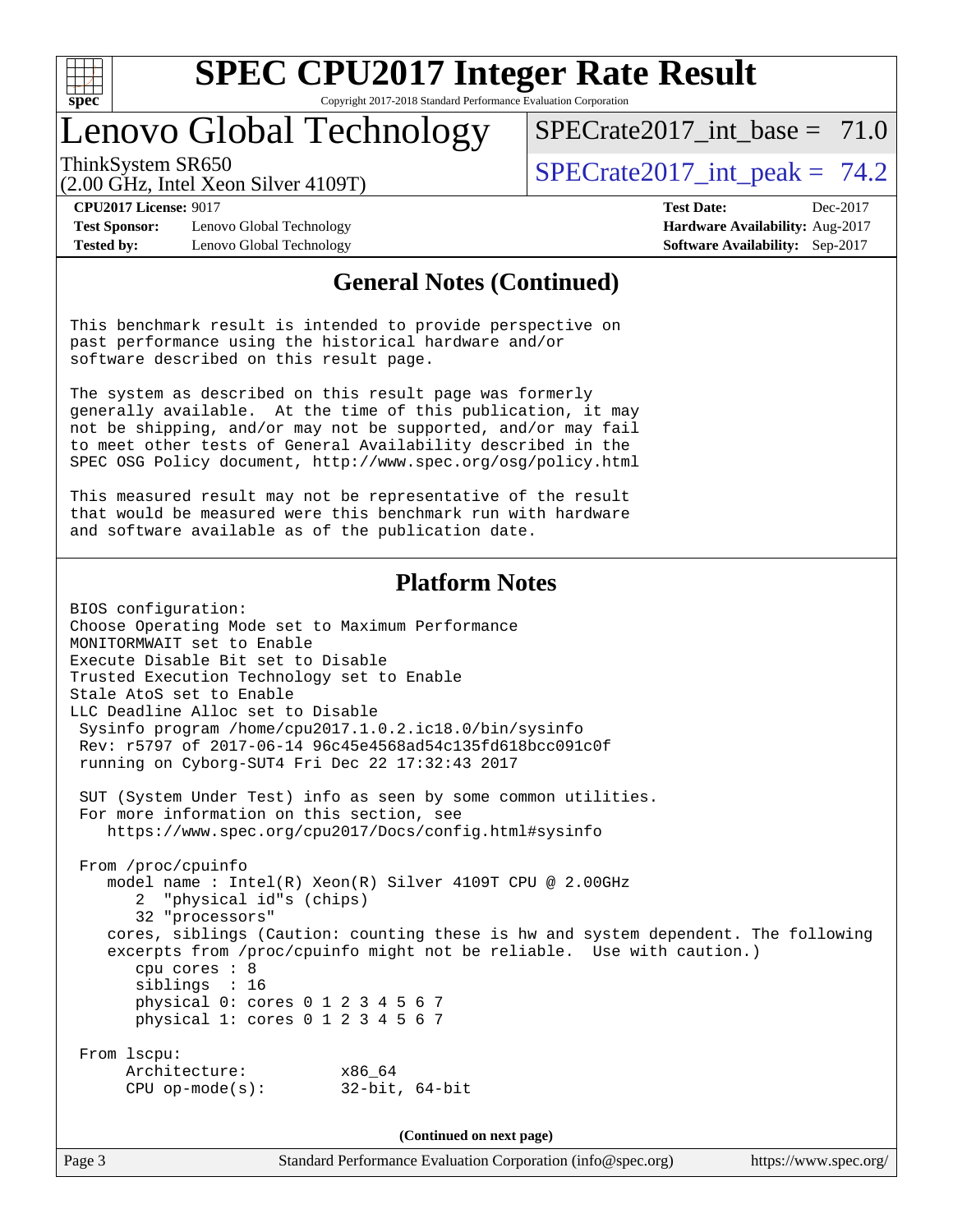

Lenovo Global Technology

ThinkSystem SR650<br>  $(2.00 \text{ GHz. Intel Year } 4109 \text{T})$  [SPECrate2017\\_int\\_peak =](http://www.spec.org/auto/cpu2017/Docs/result-fields.html#SPECrate2017intpeak) 74.2  $SPECTate2017\_int\_base = 71.0$ 

(2.00 GHz, Intel Xeon Silver 4109T)

**[Test Sponsor:](http://www.spec.org/auto/cpu2017/Docs/result-fields.html#TestSponsor)** Lenovo Global Technology **[Hardware Availability:](http://www.spec.org/auto/cpu2017/Docs/result-fields.html#HardwareAvailability)** Aug-2017 **[Tested by:](http://www.spec.org/auto/cpu2017/Docs/result-fields.html#Testedby)** Lenovo Global Technology **[Software Availability:](http://www.spec.org/auto/cpu2017/Docs/result-fields.html#SoftwareAvailability)** Sep-2017

**[CPU2017 License:](http://www.spec.org/auto/cpu2017/Docs/result-fields.html#CPU2017License)** 9017 **[Test Date:](http://www.spec.org/auto/cpu2017/Docs/result-fields.html#TestDate)** Dec-2017

#### **[Platform Notes \(Continued\)](http://www.spec.org/auto/cpu2017/Docs/result-fields.html#PlatformNotes)**

| Byte Order:<br>CPU(s):   | Little Endian<br>32                                                                  |                       |
|--------------------------|--------------------------------------------------------------------------------------|-----------------------|
| On-line $CPU(s)$ list:   | $0 - 31$                                                                             |                       |
| Thread(s) per core:      | 2                                                                                    |                       |
| $Core(s)$ per socket:    | 8                                                                                    |                       |
| Socket(s):               | $\overline{a}$                                                                       |                       |
| NUMA $node(s):$          | 2                                                                                    |                       |
| Vendor ID:               | GenuineIntel                                                                         |                       |
| CPU family:              | 6                                                                                    |                       |
| Model:                   | 85                                                                                   |                       |
| Model name:              | $Intel(R) Xeon(R) Silver 4109T CPU @ 2.00GHz$                                        |                       |
| Stepping:                | 4                                                                                    |                       |
| CPU MHz:                 | 1995.318                                                                             |                       |
| BogoMIPS:                | 3990.63                                                                              |                       |
| Virtualization:          | $VT - x$                                                                             |                       |
| L1d cache:               | 32K                                                                                  |                       |
| Lli cache:               | 32K                                                                                  |                       |
| $L2$ cache:              | 1024K                                                                                |                       |
| L3 cache:                | 11264K                                                                               |                       |
| NUMA $node0$ $CPU(s):$   | $0 - 7, 16 - 23$                                                                     |                       |
| NUMA nodel $CPU(s):$     | $8 - 15, 24 - 31$                                                                    |                       |
| Flags:                   | fpu vme de pse tsc msr pae mce cx8 apic sep mtrr pge mca cmov                        |                       |
|                          | pat pse36 clflush dts acpi mmx fxsr sse sse2 ss ht tm pbe syscall nx pdpelgb rdtscp  |                       |
|                          | lm constant_tsc art arch_perfmon pebs bts rep_good nopl xtopology nonstop_tsc        |                       |
|                          | aperfmperf eagerfpu pni pclmulqdq dtes64 monitor ds_cpl vmx smx est tm2 ssse3 sdbg   |                       |
|                          | fma cx16 xtpr pdcm pcid dca sse4_1 sse4_2 x2apic movbe popcnt tsc_deadline_timer aes |                       |
|                          | xsave avx f16c rdrand lahf_lm abm 3dnowprefetch ida arat epb pln pts dtherm intel_pt |                       |
|                          | tpr_shadow vnmi flexpriority ept vpid fsgsbase tsc_adjust bmil hle avx2 smep bmi2    |                       |
|                          | erms invpcid rtm cqm mpx avx512f avx512dq rdseed adx smap clflushopt clwb avx512cd   |                       |
|                          | avx512bw avx512vl xsaveopt xsavec xgetbvl cqm_llc cqm_occup_llc                      |                       |
|                          |                                                                                      |                       |
| /proc/cpuinfo cache data |                                                                                      |                       |
| cache size : $11264$ KB  |                                                                                      |                       |
|                          |                                                                                      |                       |
|                          | From numactl --hardware WARNING: a numactl 'node' might or might not correspond to a |                       |
| physical chip.           |                                                                                      |                       |
| available: 2 nodes (0-1) |                                                                                      |                       |
|                          | node 0 cpus: 0 1 2 3 4 5 6 7 16 17 18 19 20 21 22 23                                 |                       |
| node 0 size: 193111 MB   |                                                                                      |                       |
| node 0 free: 191744 MB   |                                                                                      |                       |
|                          | node 1 cpus: 8 9 10 11 12 13 14 15 24 25 26 27 28 29 30 31                           |                       |
| node 1 size: 193504 MB   |                                                                                      |                       |
| node 1 free: 192300 MB   |                                                                                      |                       |
| node distances:          |                                                                                      |                       |
| 0<br>node<br>1           |                                                                                      |                       |
| 21<br>0 :<br>10          |                                                                                      |                       |
| 1:<br>21<br>10           |                                                                                      |                       |
|                          |                                                                                      |                       |
|                          | (Continued on next page)                                                             |                       |
|                          |                                                                                      |                       |
| Page 4                   | Standard Performance Evaluation Corporation (info@spec.org)                          | https://www.spec.org/ |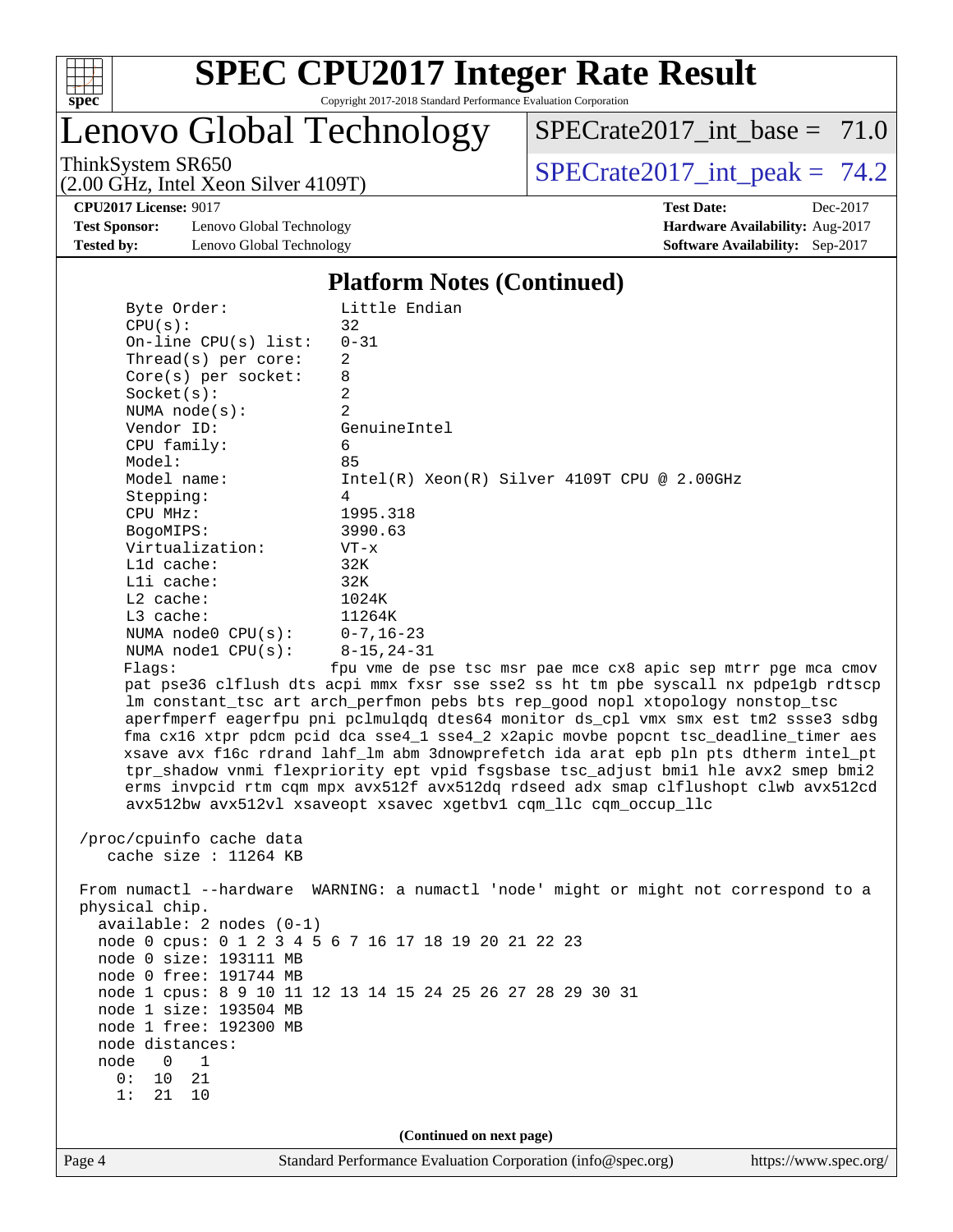

### Lenovo Global Technology

SPECrate2017 int\_base =  $71.0$ 

(2.00 GHz, Intel Xeon Silver 4109T)

ThinkSystem SR650<br>  $SPECTR_{12}$  SPECrate2017 int peak = 74.2

**[Test Sponsor:](http://www.spec.org/auto/cpu2017/Docs/result-fields.html#TestSponsor)** Lenovo Global Technology **[Hardware Availability:](http://www.spec.org/auto/cpu2017/Docs/result-fields.html#HardwareAvailability)** Aug-2017 **[Tested by:](http://www.spec.org/auto/cpu2017/Docs/result-fields.html#Testedby)** Lenovo Global Technology **[Software Availability:](http://www.spec.org/auto/cpu2017/Docs/result-fields.html#SoftwareAvailability)** Sep-2017

**[CPU2017 License:](http://www.spec.org/auto/cpu2017/Docs/result-fields.html#CPU2017License)** 9017 **[Test Date:](http://www.spec.org/auto/cpu2017/Docs/result-fields.html#TestDate)** Dec-2017

### **[Platform Notes \(Continued\)](http://www.spec.org/auto/cpu2017/Docs/result-fields.html#PlatformNotes)**

 From /proc/meminfo MemTotal: 395894184 kB HugePages\_Total: 0 Hugepagesize: 2048 kB From /etc/\*release\* /etc/\*version\* SuSE-release: SUSE Linux Enterprise Server 12 (x86\_64) VERSION = 12 PATCHLEVEL = 2 # This file is deprecated and will be removed in a future service pack or release. # Please check /etc/os-release for details about this release. os-release: NAME="SLES" VERSION="12-SP2" VERSION\_ID="12.2" PRETTY\_NAME="SUSE Linux Enterprise Server 12 SP2" ID="sles" ANSI\_COLOR="0;32" CPE\_NAME="cpe:/o:suse:sles:12:sp2" uname -a: Linux Cyborg-SUT4 4.4.21-69-default #1 SMP Tue Oct 25 10:58:20 UTC 2016 (9464f67) x86\_64 x86\_64 x86\_64 GNU/Linux run-level 3 Dec 22 01:44 SPEC is set to: /home/cpu2017.1.0.2.ic18.0 Filesystem Type Size Used Avail Use% Mounted on /dev/sda3 xfs 445G 60G 385G 14% / Additional information from dmidecode follows. WARNING: Use caution when you interpret this section. The 'dmidecode' program reads system data which is "intended to allow hardware to be accurately determined", but the intent may not be met, as there are frequent changes to hardware, firmware, and the "DMTF SMBIOS" standard. BIOS Lenovo -[IVE111C-1.00]- 07/17/2017 Memory: 24x Samsung M393A2K43BB1-CTD 16 GB 2 rank 2666, configured at 2400 (End of data from sysinfo program) **[Compiler Version Notes](http://www.spec.org/auto/cpu2017/Docs/result-fields.html#CompilerVersionNotes)** ============================================================================== CC 500.perlbench  $r(base)$  502.gcc  $r(base)$  505.mcf  $r(base, peak)$ 

**(Continued on next page)**

Page 5 Standard Performance Evaluation Corporation [\(info@spec.org\)](mailto:info@spec.org) <https://www.spec.org/>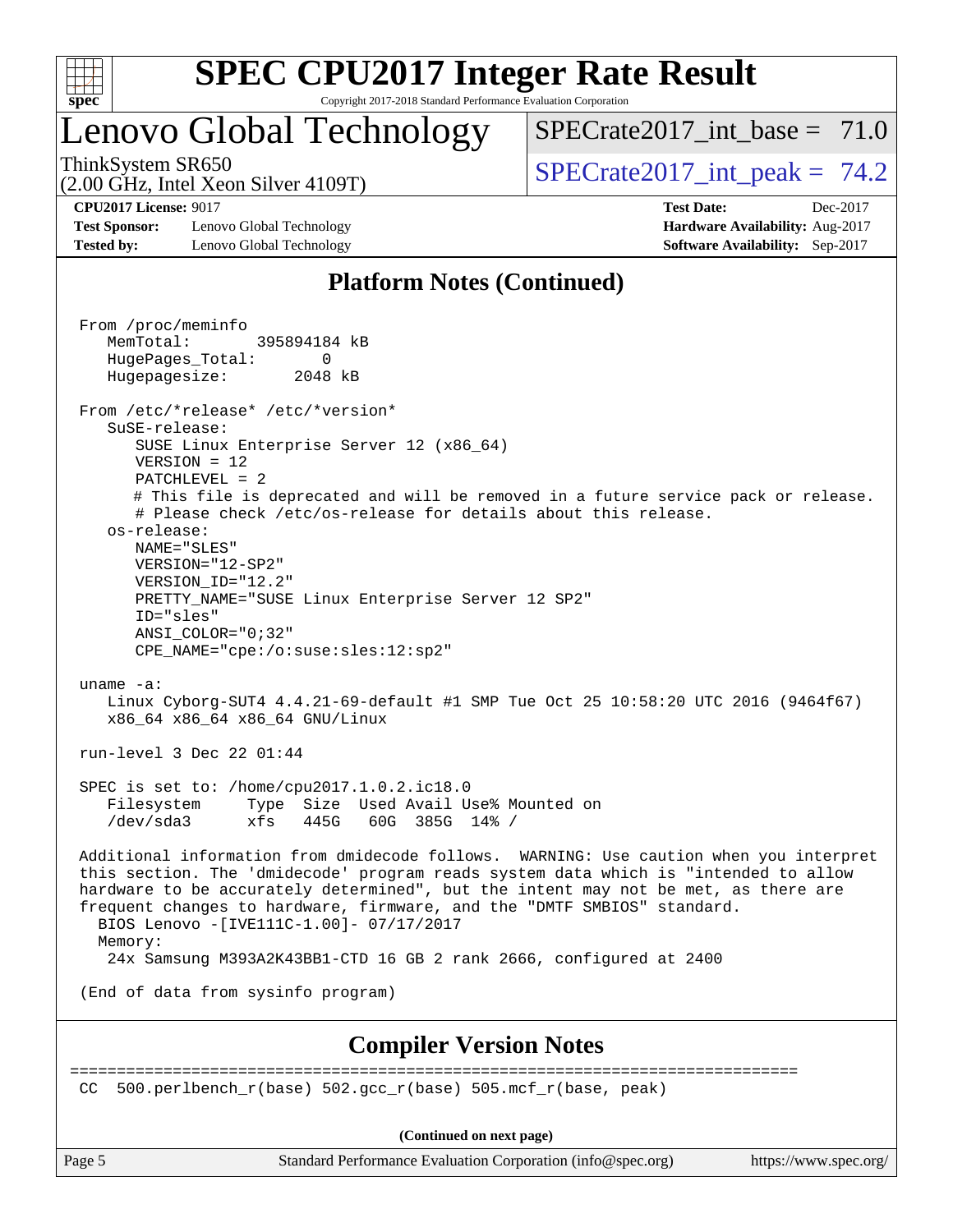

Copyright 2017-2018 Standard Performance Evaluation Corporation

Lenovo Global Technology

 $SPECTate2017\_int\_base = 71.0$ 

(2.00 GHz, Intel Xeon Silver 4109T)

ThinkSystem SR650<br>(2.00 GHz, Intel Year Silver 4109T)  $\begin{array}{r} | \text{SPECrate2017\_int\_peak} = 74.2 \end{array}$ 

**[Test Sponsor:](http://www.spec.org/auto/cpu2017/Docs/result-fields.html#TestSponsor)** Lenovo Global Technology **[Hardware Availability:](http://www.spec.org/auto/cpu2017/Docs/result-fields.html#HardwareAvailability)** Aug-2017 **[Tested by:](http://www.spec.org/auto/cpu2017/Docs/result-fields.html#Testedby)** Lenovo Global Technology **[Software Availability:](http://www.spec.org/auto/cpu2017/Docs/result-fields.html#SoftwareAvailability)** Sep-2017

**[CPU2017 License:](http://www.spec.org/auto/cpu2017/Docs/result-fields.html#CPU2017License)** 9017 **[Test Date:](http://www.spec.org/auto/cpu2017/Docs/result-fields.html#TestDate)** Dec-2017

#### **[Compiler Version Notes \(Continued\)](http://www.spec.org/auto/cpu2017/Docs/result-fields.html#CompilerVersionNotes)**

| $525.x264_r(base, peak) 557.xz_r(base, peak)$                                                                              |
|----------------------------------------------------------------------------------------------------------------------------|
| icc (ICC) 18.0.0 20170811<br>Copyright (C) 1985-2017 Intel Corporation. All rights reserved.                               |
| 500.perlbench_r(peak) 502.gcc_r(peak)<br>CC.                                                                               |
| icc (ICC) 18.0.0 20170811<br>Copyright (C) 1985-2017 Intel Corporation. All rights reserved.                               |
| CXXC 520.omnetpp $r(base)$ 523.xalancbmk $r(base)$ 531.deepsjeng $r(base)$<br>$541.$ leela_r(base)                         |
| icpc (ICC) 18.0.0 20170811<br>Copyright (C) 1985-2017 Intel Corporation. All rights reserved.                              |
| CXXC 520.omnetpp $r(\text{peak})$ 523.xalancbmk $r(\text{peak})$ 531.deepsjeng $r(\text{peak})$<br>$541.$ leela $r$ (peak) |
| icpc (ICC) 18.0.0 20170811<br>Copyright (C) 1985-2017 Intel Corporation. All rights reserved.                              |
| $548$ . exchange2 $r(base, peak)$<br>FC                                                                                    |
| ifort (IFORT) 18.0.0 20170811<br>Copyright (C) 1985-2017 Intel Corporation. All rights reserved.                           |

### **[Base Compiler Invocation](http://www.spec.org/auto/cpu2017/Docs/result-fields.html#BaseCompilerInvocation)**

[C benchmarks](http://www.spec.org/auto/cpu2017/Docs/result-fields.html#Cbenchmarks): [icc](http://www.spec.org/cpu2017/results/res2018q1/cpu2017-20180105-02449.flags.html#user_CCbase_intel_icc_18.0_66fc1ee009f7361af1fbd72ca7dcefbb700085f36577c54f309893dd4ec40d12360134090235512931783d35fd58c0460139e722d5067c5574d8eaf2b3e37e92)

[C++ benchmarks:](http://www.spec.org/auto/cpu2017/Docs/result-fields.html#CXXbenchmarks) [icpc](http://www.spec.org/cpu2017/results/res2018q1/cpu2017-20180105-02449.flags.html#user_CXXbase_intel_icpc_18.0_c510b6838c7f56d33e37e94d029a35b4a7bccf4766a728ee175e80a419847e808290a9b78be685c44ab727ea267ec2f070ec5dc83b407c0218cded6866a35d07)

[Fortran benchmarks](http://www.spec.org/auto/cpu2017/Docs/result-fields.html#Fortranbenchmarks): [ifort](http://www.spec.org/cpu2017/results/res2018q1/cpu2017-20180105-02449.flags.html#user_FCbase_intel_ifort_18.0_8111460550e3ca792625aed983ce982f94888b8b503583aa7ba2b8303487b4d8a21a13e7191a45c5fd58ff318f48f9492884d4413fa793fd88dd292cad7027ca)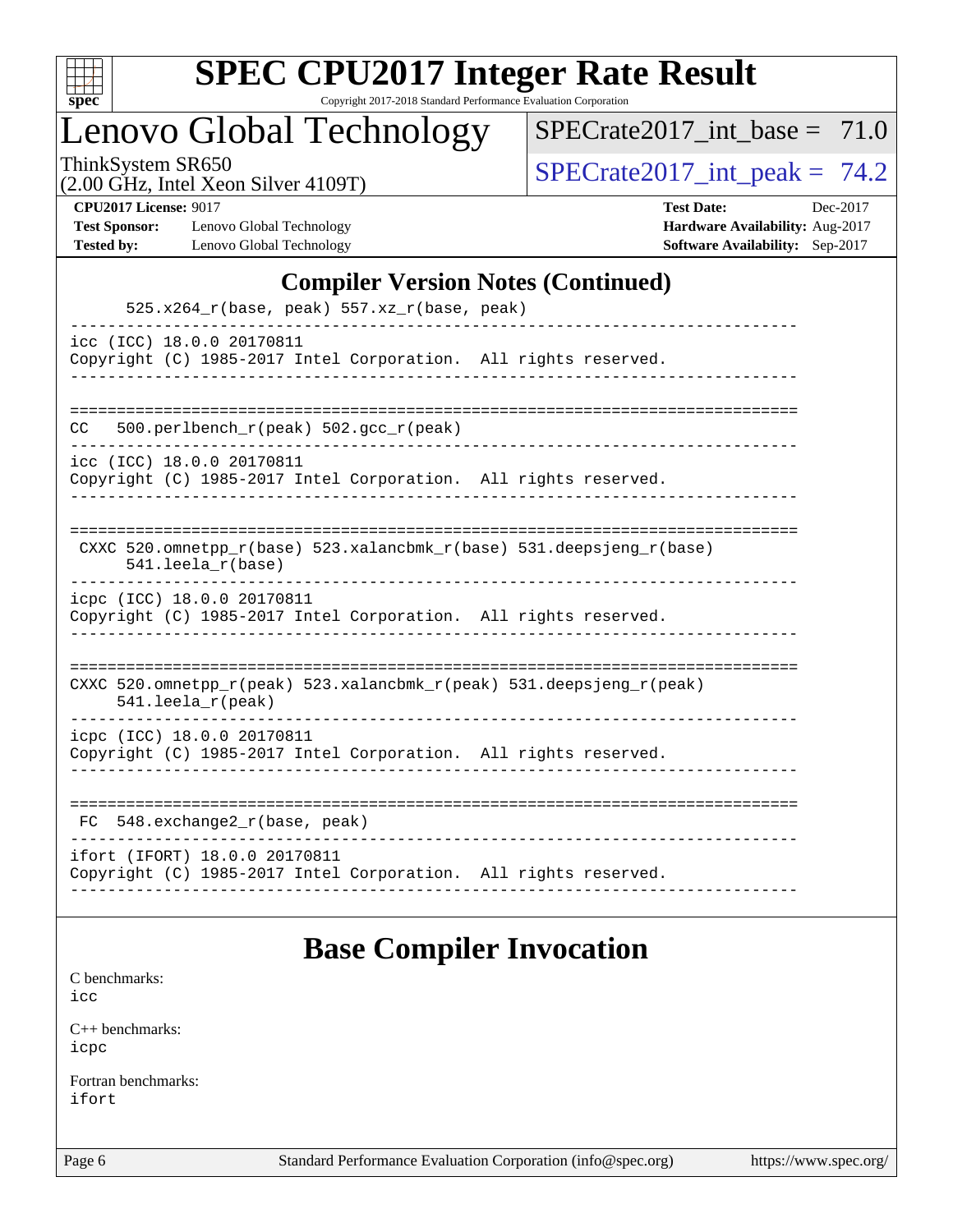

### Lenovo Global Technology

(2.00 GHz, Intel Xeon Silver 4109T)

SPECrate2017 int\_base =  $71.0$ 

ThinkSystem SR650<br>  $SPECTR_{12}$  SPECrate2017 int peak = 74.2

**[Test Sponsor:](http://www.spec.org/auto/cpu2017/Docs/result-fields.html#TestSponsor)** Lenovo Global Technology **[Hardware Availability:](http://www.spec.org/auto/cpu2017/Docs/result-fields.html#HardwareAvailability)** Aug-2017 **[Tested by:](http://www.spec.org/auto/cpu2017/Docs/result-fields.html#Testedby)** Lenovo Global Technology **[Software Availability:](http://www.spec.org/auto/cpu2017/Docs/result-fields.html#SoftwareAvailability)** Sep-2017

**[CPU2017 License:](http://www.spec.org/auto/cpu2017/Docs/result-fields.html#CPU2017License)** 9017 **[Test Date:](http://www.spec.org/auto/cpu2017/Docs/result-fields.html#TestDate)** Dec-2017

### **[Base Portability Flags](http://www.spec.org/auto/cpu2017/Docs/result-fields.html#BasePortabilityFlags)**

 500.perlbench\_r: [-DSPEC\\_LP64](http://www.spec.org/cpu2017/results/res2018q1/cpu2017-20180105-02449.flags.html#b500.perlbench_r_basePORTABILITY_DSPEC_LP64) [-DSPEC\\_LINUX\\_X64](http://www.spec.org/cpu2017/results/res2018q1/cpu2017-20180105-02449.flags.html#b500.perlbench_r_baseCPORTABILITY_DSPEC_LINUX_X64) 502.gcc\_r: [-DSPEC\\_LP64](http://www.spec.org/cpu2017/results/res2018q1/cpu2017-20180105-02449.flags.html#suite_basePORTABILITY502_gcc_r_DSPEC_LP64) 505.mcf\_r: [-DSPEC\\_LP64](http://www.spec.org/cpu2017/results/res2018q1/cpu2017-20180105-02449.flags.html#suite_basePORTABILITY505_mcf_r_DSPEC_LP64) 520.omnetpp\_r: [-DSPEC\\_LP64](http://www.spec.org/cpu2017/results/res2018q1/cpu2017-20180105-02449.flags.html#suite_basePORTABILITY520_omnetpp_r_DSPEC_LP64) 523.xalancbmk\_r: [-DSPEC\\_LP64](http://www.spec.org/cpu2017/results/res2018q1/cpu2017-20180105-02449.flags.html#suite_basePORTABILITY523_xalancbmk_r_DSPEC_LP64) [-DSPEC\\_LINUX](http://www.spec.org/cpu2017/results/res2018q1/cpu2017-20180105-02449.flags.html#b523.xalancbmk_r_baseCXXPORTABILITY_DSPEC_LINUX) 525.x264\_r: [-DSPEC\\_LP64](http://www.spec.org/cpu2017/results/res2018q1/cpu2017-20180105-02449.flags.html#suite_basePORTABILITY525_x264_r_DSPEC_LP64) 531.deepsjeng\_r: [-DSPEC\\_LP64](http://www.spec.org/cpu2017/results/res2018q1/cpu2017-20180105-02449.flags.html#suite_basePORTABILITY531_deepsjeng_r_DSPEC_LP64) 541.leela\_r: [-DSPEC\\_LP64](http://www.spec.org/cpu2017/results/res2018q1/cpu2017-20180105-02449.flags.html#suite_basePORTABILITY541_leela_r_DSPEC_LP64) 548.exchange2\_r: [-DSPEC\\_LP64](http://www.spec.org/cpu2017/results/res2018q1/cpu2017-20180105-02449.flags.html#suite_basePORTABILITY548_exchange2_r_DSPEC_LP64) 557.xz\_r: [-DSPEC\\_LP64](http://www.spec.org/cpu2017/results/res2018q1/cpu2017-20180105-02449.flags.html#suite_basePORTABILITY557_xz_r_DSPEC_LP64)

### **[Base Optimization Flags](http://www.spec.org/auto/cpu2017/Docs/result-fields.html#BaseOptimizationFlags)**

[C benchmarks](http://www.spec.org/auto/cpu2017/Docs/result-fields.html#Cbenchmarks):

[-Wl,-z,muldefs](http://www.spec.org/cpu2017/results/res2018q1/cpu2017-20180105-02449.flags.html#user_CCbase_link_force_multiple1_b4cbdb97b34bdee9ceefcfe54f4c8ea74255f0b02a4b23e853cdb0e18eb4525ac79b5a88067c842dd0ee6996c24547a27a4b99331201badda8798ef8a743f577) [-xCORE-AVX512](http://www.spec.org/cpu2017/results/res2018q1/cpu2017-20180105-02449.flags.html#user_CCbase_f-xCORE-AVX512) [-ipo](http://www.spec.org/cpu2017/results/res2018q1/cpu2017-20180105-02449.flags.html#user_CCbase_f-ipo) [-O3](http://www.spec.org/cpu2017/results/res2018q1/cpu2017-20180105-02449.flags.html#user_CCbase_f-O3) [-no-prec-div](http://www.spec.org/cpu2017/results/res2018q1/cpu2017-20180105-02449.flags.html#user_CCbase_f-no-prec-div) [-qopt-mem-layout-trans=3](http://www.spec.org/cpu2017/results/res2018q1/cpu2017-20180105-02449.flags.html#user_CCbase_f-qopt-mem-layout-trans_de80db37974c74b1f0e20d883f0b675c88c3b01e9d123adea9b28688d64333345fb62bc4a798493513fdb68f60282f9a726aa07f478b2f7113531aecce732043) [-L/usr/local/je5.0.1-64/lib](http://www.spec.org/cpu2017/results/res2018q1/cpu2017-20180105-02449.flags.html#user_CCbase_jemalloc_link_path64_4b10a636b7bce113509b17f3bd0d6226c5fb2346b9178c2d0232c14f04ab830f976640479e5c33dc2bcbbdad86ecfb6634cbbd4418746f06f368b512fced5394) [-ljemalloc](http://www.spec.org/cpu2017/results/res2018q1/cpu2017-20180105-02449.flags.html#user_CCbase_jemalloc_link_lib_d1249b907c500fa1c0672f44f562e3d0f79738ae9e3c4a9c376d49f265a04b9c99b167ecedbf6711b3085be911c67ff61f150a17b3472be731631ba4d0471706)

[C++ benchmarks:](http://www.spec.org/auto/cpu2017/Docs/result-fields.html#CXXbenchmarks)

[-Wl,-z,muldefs](http://www.spec.org/cpu2017/results/res2018q1/cpu2017-20180105-02449.flags.html#user_CXXbase_link_force_multiple1_b4cbdb97b34bdee9ceefcfe54f4c8ea74255f0b02a4b23e853cdb0e18eb4525ac79b5a88067c842dd0ee6996c24547a27a4b99331201badda8798ef8a743f577) [-xCORE-AVX512](http://www.spec.org/cpu2017/results/res2018q1/cpu2017-20180105-02449.flags.html#user_CXXbase_f-xCORE-AVX512) [-ipo](http://www.spec.org/cpu2017/results/res2018q1/cpu2017-20180105-02449.flags.html#user_CXXbase_f-ipo) [-O3](http://www.spec.org/cpu2017/results/res2018q1/cpu2017-20180105-02449.flags.html#user_CXXbase_f-O3) [-no-prec-div](http://www.spec.org/cpu2017/results/res2018q1/cpu2017-20180105-02449.flags.html#user_CXXbase_f-no-prec-div) [-qopt-mem-layout-trans=3](http://www.spec.org/cpu2017/results/res2018q1/cpu2017-20180105-02449.flags.html#user_CXXbase_f-qopt-mem-layout-trans_de80db37974c74b1f0e20d883f0b675c88c3b01e9d123adea9b28688d64333345fb62bc4a798493513fdb68f60282f9a726aa07f478b2f7113531aecce732043) [-L/usr/local/je5.0.1-64/lib](http://www.spec.org/cpu2017/results/res2018q1/cpu2017-20180105-02449.flags.html#user_CXXbase_jemalloc_link_path64_4b10a636b7bce113509b17f3bd0d6226c5fb2346b9178c2d0232c14f04ab830f976640479e5c33dc2bcbbdad86ecfb6634cbbd4418746f06f368b512fced5394) [-ljemalloc](http://www.spec.org/cpu2017/results/res2018q1/cpu2017-20180105-02449.flags.html#user_CXXbase_jemalloc_link_lib_d1249b907c500fa1c0672f44f562e3d0f79738ae9e3c4a9c376d49f265a04b9c99b167ecedbf6711b3085be911c67ff61f150a17b3472be731631ba4d0471706)

#### [Fortran benchmarks](http://www.spec.org/auto/cpu2017/Docs/result-fields.html#Fortranbenchmarks):

[-Wl,-z,muldefs](http://www.spec.org/cpu2017/results/res2018q1/cpu2017-20180105-02449.flags.html#user_FCbase_link_force_multiple1_b4cbdb97b34bdee9ceefcfe54f4c8ea74255f0b02a4b23e853cdb0e18eb4525ac79b5a88067c842dd0ee6996c24547a27a4b99331201badda8798ef8a743f577) [-xCORE-AVX512](http://www.spec.org/cpu2017/results/res2018q1/cpu2017-20180105-02449.flags.html#user_FCbase_f-xCORE-AVX512) [-ipo](http://www.spec.org/cpu2017/results/res2018q1/cpu2017-20180105-02449.flags.html#user_FCbase_f-ipo) [-O3](http://www.spec.org/cpu2017/results/res2018q1/cpu2017-20180105-02449.flags.html#user_FCbase_f-O3) [-no-prec-div](http://www.spec.org/cpu2017/results/res2018q1/cpu2017-20180105-02449.flags.html#user_FCbase_f-no-prec-div) [-qopt-mem-layout-trans=3](http://www.spec.org/cpu2017/results/res2018q1/cpu2017-20180105-02449.flags.html#user_FCbase_f-qopt-mem-layout-trans_de80db37974c74b1f0e20d883f0b675c88c3b01e9d123adea9b28688d64333345fb62bc4a798493513fdb68f60282f9a726aa07f478b2f7113531aecce732043) [-nostandard-realloc-lhs](http://www.spec.org/cpu2017/results/res2018q1/cpu2017-20180105-02449.flags.html#user_FCbase_f_2003_std_realloc_82b4557e90729c0f113870c07e44d33d6f5a304b4f63d4c15d2d0f1fab99f5daaed73bdb9275d9ae411527f28b936061aa8b9c8f2d63842963b95c9dd6426b8a) [-align array32byte](http://www.spec.org/cpu2017/results/res2018q1/cpu2017-20180105-02449.flags.html#user_FCbase_align_array32byte_b982fe038af199962ba9a80c053b8342c548c85b40b8e86eb3cc33dee0d7986a4af373ac2d51c3f7cf710a18d62fdce2948f201cd044323541f22fc0fffc51b6) [-L/usr/local/je5.0.1-64/lib](http://www.spec.org/cpu2017/results/res2018q1/cpu2017-20180105-02449.flags.html#user_FCbase_jemalloc_link_path64_4b10a636b7bce113509b17f3bd0d6226c5fb2346b9178c2d0232c14f04ab830f976640479e5c33dc2bcbbdad86ecfb6634cbbd4418746f06f368b512fced5394) [-ljemalloc](http://www.spec.org/cpu2017/results/res2018q1/cpu2017-20180105-02449.flags.html#user_FCbase_jemalloc_link_lib_d1249b907c500fa1c0672f44f562e3d0f79738ae9e3c4a9c376d49f265a04b9c99b167ecedbf6711b3085be911c67ff61f150a17b3472be731631ba4d0471706)

### **[Base Other Flags](http://www.spec.org/auto/cpu2017/Docs/result-fields.html#BaseOtherFlags)**

[C benchmarks](http://www.spec.org/auto/cpu2017/Docs/result-fields.html#Cbenchmarks):  $-m64 - std= c11$  $-m64 - std= c11$ 

[C++ benchmarks:](http://www.spec.org/auto/cpu2017/Docs/result-fields.html#CXXbenchmarks)  $-m64$ 

[Fortran benchmarks](http://www.spec.org/auto/cpu2017/Docs/result-fields.html#Fortranbenchmarks): [-m64](http://www.spec.org/cpu2017/results/res2018q1/cpu2017-20180105-02449.flags.html#user_FCbase_intel_intel64_18.0_af43caccfc8ded86e7699f2159af6efc7655f51387b94da716254467f3c01020a5059329e2569e4053f409e7c9202a7efc638f7a6d1ffb3f52dea4a3e31d82ab)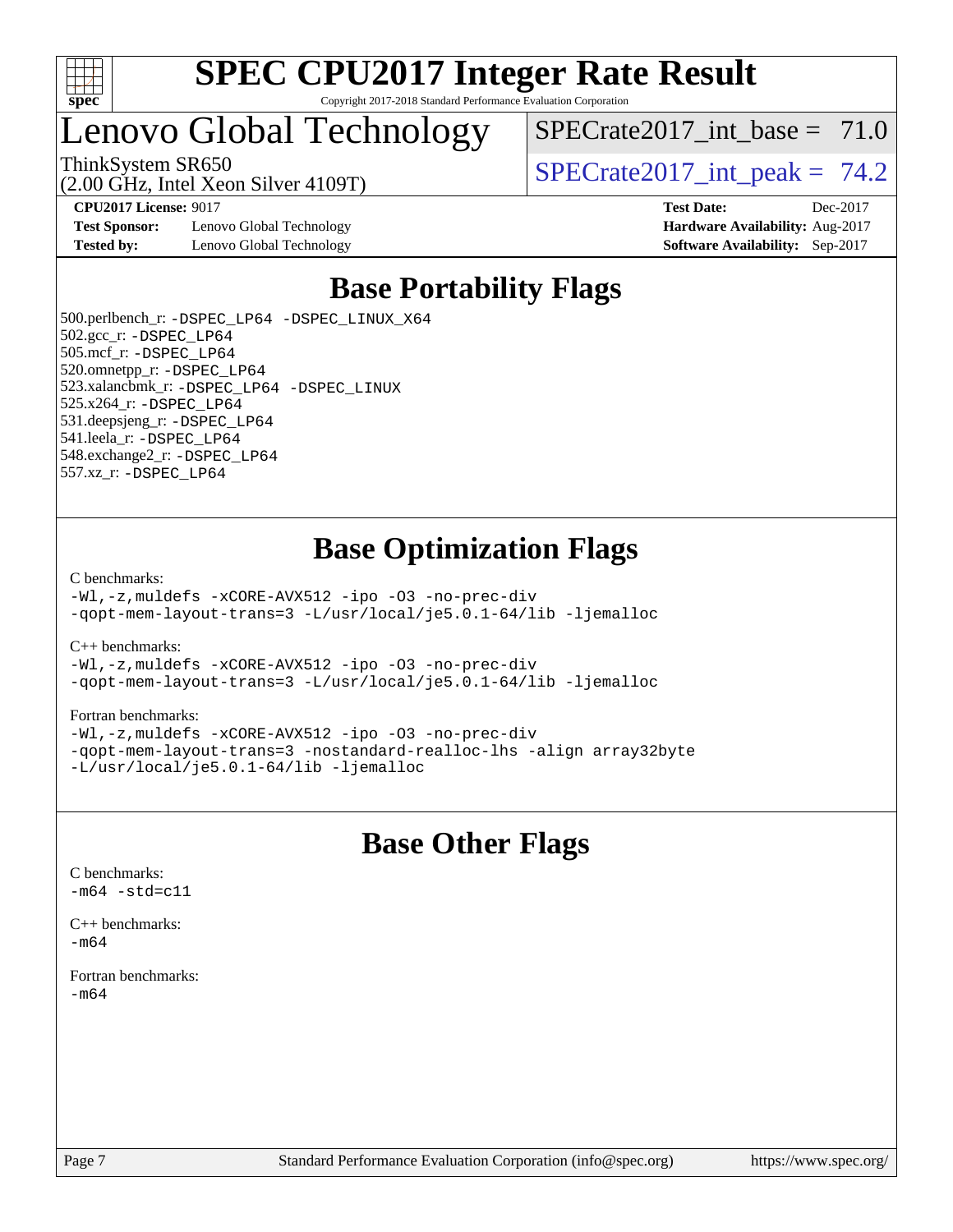

### Lenovo Global Technology

(2.00 GHz, Intel Xeon Silver 4109T)

SPECrate2017 int\_base =  $71.0$ 

ThinkSystem SR650<br>  $SPECTR_{12}$  SPECrate2017 int peak = 74.2

**[Test Sponsor:](http://www.spec.org/auto/cpu2017/Docs/result-fields.html#TestSponsor)** Lenovo Global Technology **[Hardware Availability:](http://www.spec.org/auto/cpu2017/Docs/result-fields.html#HardwareAvailability)** Aug-2017 **[Tested by:](http://www.spec.org/auto/cpu2017/Docs/result-fields.html#Testedby)** Lenovo Global Technology **[Software Availability:](http://www.spec.org/auto/cpu2017/Docs/result-fields.html#SoftwareAvailability)** Sep-2017

**[CPU2017 License:](http://www.spec.org/auto/cpu2017/Docs/result-fields.html#CPU2017License)** 9017 **[Test Date:](http://www.spec.org/auto/cpu2017/Docs/result-fields.html#TestDate)** Dec-2017

### **[Peak Compiler Invocation](http://www.spec.org/auto/cpu2017/Docs/result-fields.html#PeakCompilerInvocation)**

[C benchmarks:](http://www.spec.org/auto/cpu2017/Docs/result-fields.html#Cbenchmarks)

[icc](http://www.spec.org/cpu2017/results/res2018q1/cpu2017-20180105-02449.flags.html#user_CCpeak_intel_icc_18.0_66fc1ee009f7361af1fbd72ca7dcefbb700085f36577c54f309893dd4ec40d12360134090235512931783d35fd58c0460139e722d5067c5574d8eaf2b3e37e92)

[C++ benchmarks:](http://www.spec.org/auto/cpu2017/Docs/result-fields.html#CXXbenchmarks) [icpc](http://www.spec.org/cpu2017/results/res2018q1/cpu2017-20180105-02449.flags.html#user_CXXpeak_intel_icpc_18.0_c510b6838c7f56d33e37e94d029a35b4a7bccf4766a728ee175e80a419847e808290a9b78be685c44ab727ea267ec2f070ec5dc83b407c0218cded6866a35d07)

[Fortran benchmarks](http://www.spec.org/auto/cpu2017/Docs/result-fields.html#Fortranbenchmarks): [ifort](http://www.spec.org/cpu2017/results/res2018q1/cpu2017-20180105-02449.flags.html#user_FCpeak_intel_ifort_18.0_8111460550e3ca792625aed983ce982f94888b8b503583aa7ba2b8303487b4d8a21a13e7191a45c5fd58ff318f48f9492884d4413fa793fd88dd292cad7027ca)

### **[Peak Portability Flags](http://www.spec.org/auto/cpu2017/Docs/result-fields.html#PeakPortabilityFlags)**

 500.perlbench\_r: [-DSPEC\\_LP64](http://www.spec.org/cpu2017/results/res2018q1/cpu2017-20180105-02449.flags.html#b500.perlbench_r_peakPORTABILITY_DSPEC_LP64) [-DSPEC\\_LINUX\\_X64](http://www.spec.org/cpu2017/results/res2018q1/cpu2017-20180105-02449.flags.html#b500.perlbench_r_peakCPORTABILITY_DSPEC_LINUX_X64) 502.gcc\_r: [-D\\_FILE\\_OFFSET\\_BITS=64](http://www.spec.org/cpu2017/results/res2018q1/cpu2017-20180105-02449.flags.html#user_peakPORTABILITY502_gcc_r_file_offset_bits_64_5ae949a99b284ddf4e95728d47cb0843d81b2eb0e18bdfe74bbf0f61d0b064f4bda2f10ea5eb90e1dcab0e84dbc592acfc5018bc955c18609f94ddb8d550002c) 505.mcf\_r: [-DSPEC\\_LP64](http://www.spec.org/cpu2017/results/res2018q1/cpu2017-20180105-02449.flags.html#suite_peakPORTABILITY505_mcf_r_DSPEC_LP64) 520.omnetpp\_r: [-DSPEC\\_LP64](http://www.spec.org/cpu2017/results/res2018q1/cpu2017-20180105-02449.flags.html#suite_peakPORTABILITY520_omnetpp_r_DSPEC_LP64) 523.xalancbmk\_r: [-D\\_FILE\\_OFFSET\\_BITS=64](http://www.spec.org/cpu2017/results/res2018q1/cpu2017-20180105-02449.flags.html#user_peakPORTABILITY523_xalancbmk_r_file_offset_bits_64_5ae949a99b284ddf4e95728d47cb0843d81b2eb0e18bdfe74bbf0f61d0b064f4bda2f10ea5eb90e1dcab0e84dbc592acfc5018bc955c18609f94ddb8d550002c) [-DSPEC\\_LINUX](http://www.spec.org/cpu2017/results/res2018q1/cpu2017-20180105-02449.flags.html#b523.xalancbmk_r_peakCXXPORTABILITY_DSPEC_LINUX) 525.x264\_r: [-DSPEC\\_LP64](http://www.spec.org/cpu2017/results/res2018q1/cpu2017-20180105-02449.flags.html#suite_peakPORTABILITY525_x264_r_DSPEC_LP64) 531.deepsjeng\_r: [-DSPEC\\_LP64](http://www.spec.org/cpu2017/results/res2018q1/cpu2017-20180105-02449.flags.html#suite_peakPORTABILITY531_deepsjeng_r_DSPEC_LP64) 541.leela\_r: [-DSPEC\\_LP64](http://www.spec.org/cpu2017/results/res2018q1/cpu2017-20180105-02449.flags.html#suite_peakPORTABILITY541_leela_r_DSPEC_LP64) 548.exchange2\_r: [-DSPEC\\_LP64](http://www.spec.org/cpu2017/results/res2018q1/cpu2017-20180105-02449.flags.html#suite_peakPORTABILITY548_exchange2_r_DSPEC_LP64) 557.xz\_r: [-DSPEC\\_LP64](http://www.spec.org/cpu2017/results/res2018q1/cpu2017-20180105-02449.flags.html#suite_peakPORTABILITY557_xz_r_DSPEC_LP64)

### **[Peak Optimization Flags](http://www.spec.org/auto/cpu2017/Docs/result-fields.html#PeakOptimizationFlags)**

[C benchmarks](http://www.spec.org/auto/cpu2017/Docs/result-fields.html#Cbenchmarks):

```
 500.perlbench_r: -Wl,-z,muldefs -prof-gen(pass 1) -prof-use(pass 2) -ipo
-xCORE-AVX512 -O3 -no-prec-div -qopt-mem-layout-trans=3
-fno-strict-overflow -L/usr/local/je5.0.1-64/lib
-ljemalloc
 502.gcc_r: -L/opt/intel/compilers_and_libraries_2018/linux/lib/ia32
-Wl,-z,muldefs -prof-gen(pass 1) -prof-use(pass 2) -ipo
-xCORE-AVX512 -O3 -no-prec-div -qopt-mem-layout-trans=3
-L/usr/local/je5.0.1-32/lib -ljemalloc
 505.mcf_r: -Wl,-z,muldefs -xCORE-AVX512 -ipo -O3 -no-prec-div
-qopt-mem-layout-trans=3 -L/usr/local/je5.0.1-64/lib
-ljemalloc
 525.x264_r: -Wl,-z,muldefs -xCORE-AVX512 -ipo -O3 -no-prec-div
-qopt-mem-layout-trans=3 -fno-alias
                                     (Continued on next page)
```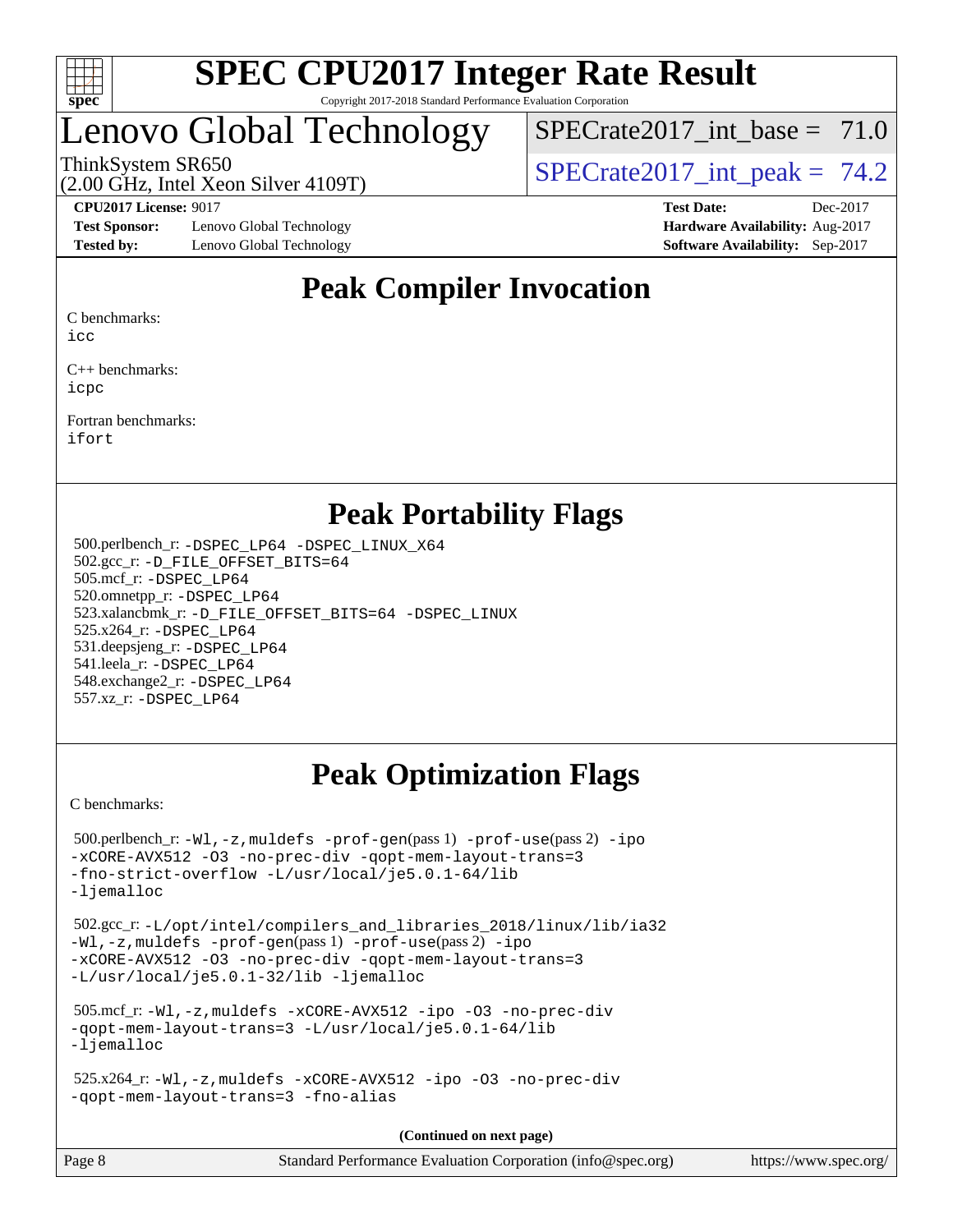

Copyright 2017-2018 Standard Performance Evaluation Corporation

### Lenovo Global Technology

SPECrate2017 int\_base =  $71.0$ 

ThinkSystem SR650<br>  $SPECTR_{12}$  SPECrate2017 int peak = 74.2

(2.00 GHz, Intel Xeon Silver 4109T)

**[Test Sponsor:](http://www.spec.org/auto/cpu2017/Docs/result-fields.html#TestSponsor)** Lenovo Global Technology **[Hardware Availability:](http://www.spec.org/auto/cpu2017/Docs/result-fields.html#HardwareAvailability)** Aug-2017 **[Tested by:](http://www.spec.org/auto/cpu2017/Docs/result-fields.html#Testedby)** Lenovo Global Technology **[Software Availability:](http://www.spec.org/auto/cpu2017/Docs/result-fields.html#SoftwareAvailability)** Sep-2017

**[CPU2017 License:](http://www.spec.org/auto/cpu2017/Docs/result-fields.html#CPU2017License)** 9017 **[Test Date:](http://www.spec.org/auto/cpu2017/Docs/result-fields.html#TestDate)** Dec-2017

### **[Peak Optimization Flags \(Continued\)](http://www.spec.org/auto/cpu2017/Docs/result-fields.html#PeakOptimizationFlags)**

 525.x264\_r (continued): [-L/usr/local/je5.0.1-64/lib](http://www.spec.org/cpu2017/results/res2018q1/cpu2017-20180105-02449.flags.html#user_peakEXTRA_LIBS525_x264_r_jemalloc_link_path64_4b10a636b7bce113509b17f3bd0d6226c5fb2346b9178c2d0232c14f04ab830f976640479e5c33dc2bcbbdad86ecfb6634cbbd4418746f06f368b512fced5394) [-ljemalloc](http://www.spec.org/cpu2017/results/res2018q1/cpu2017-20180105-02449.flags.html#user_peakEXTRA_LIBS525_x264_r_jemalloc_link_lib_d1249b907c500fa1c0672f44f562e3d0f79738ae9e3c4a9c376d49f265a04b9c99b167ecedbf6711b3085be911c67ff61f150a17b3472be731631ba4d0471706)

557.xz\_r: Same as 505.mcf\_r

[C++ benchmarks:](http://www.spec.org/auto/cpu2017/Docs/result-fields.html#CXXbenchmarks)

 520.omnetpp\_r: [-Wl,-z,muldefs](http://www.spec.org/cpu2017/results/res2018q1/cpu2017-20180105-02449.flags.html#user_peakEXTRA_LDFLAGS520_omnetpp_r_link_force_multiple1_b4cbdb97b34bdee9ceefcfe54f4c8ea74255f0b02a4b23e853cdb0e18eb4525ac79b5a88067c842dd0ee6996c24547a27a4b99331201badda8798ef8a743f577) [-prof-gen](http://www.spec.org/cpu2017/results/res2018q1/cpu2017-20180105-02449.flags.html#user_peakPASS1_CXXFLAGSPASS1_LDFLAGS520_omnetpp_r_prof_gen_5aa4926d6013ddb2a31985c654b3eb18169fc0c6952a63635c234f711e6e63dd76e94ad52365559451ec499a2cdb89e4dc58ba4c67ef54ca681ffbe1461d6b36)(pass 1) [-prof-use](http://www.spec.org/cpu2017/results/res2018q1/cpu2017-20180105-02449.flags.html#user_peakPASS2_CXXFLAGSPASS2_LDFLAGS520_omnetpp_r_prof_use_1a21ceae95f36a2b53c25747139a6c16ca95bd9def2a207b4f0849963b97e94f5260e30a0c64f4bb623698870e679ca08317ef8150905d41bd88c6f78df73f19)(pass 2) [-ipo](http://www.spec.org/cpu2017/results/res2018q1/cpu2017-20180105-02449.flags.html#user_peakPASS1_CXXOPTIMIZEPASS2_CXXOPTIMIZE520_omnetpp_r_f-ipo) [-xCORE-AVX512](http://www.spec.org/cpu2017/results/res2018q1/cpu2017-20180105-02449.flags.html#user_peakPASS2_CXXOPTIMIZE520_omnetpp_r_f-xCORE-AVX512) [-O3](http://www.spec.org/cpu2017/results/res2018q1/cpu2017-20180105-02449.flags.html#user_peakPASS1_CXXOPTIMIZEPASS2_CXXOPTIMIZE520_omnetpp_r_f-O3) [-no-prec-div](http://www.spec.org/cpu2017/results/res2018q1/cpu2017-20180105-02449.flags.html#user_peakPASS1_CXXOPTIMIZEPASS2_CXXOPTIMIZE520_omnetpp_r_f-no-prec-div) [-qopt-mem-layout-trans=3](http://www.spec.org/cpu2017/results/res2018q1/cpu2017-20180105-02449.flags.html#user_peakPASS1_CXXOPTIMIZEPASS2_CXXOPTIMIZE520_omnetpp_r_f-qopt-mem-layout-trans_de80db37974c74b1f0e20d883f0b675c88c3b01e9d123adea9b28688d64333345fb62bc4a798493513fdb68f60282f9a726aa07f478b2f7113531aecce732043) [-L/usr/local/je5.0.1-64/lib](http://www.spec.org/cpu2017/results/res2018q1/cpu2017-20180105-02449.flags.html#user_peakEXTRA_LIBS520_omnetpp_r_jemalloc_link_path64_4b10a636b7bce113509b17f3bd0d6226c5fb2346b9178c2d0232c14f04ab830f976640479e5c33dc2bcbbdad86ecfb6634cbbd4418746f06f368b512fced5394) [-ljemalloc](http://www.spec.org/cpu2017/results/res2018q1/cpu2017-20180105-02449.flags.html#user_peakEXTRA_LIBS520_omnetpp_r_jemalloc_link_lib_d1249b907c500fa1c0672f44f562e3d0f79738ae9e3c4a9c376d49f265a04b9c99b167ecedbf6711b3085be911c67ff61f150a17b3472be731631ba4d0471706)

 523.xalancbmk\_r: [-L/opt/intel/compilers\\_and\\_libraries\\_2018/linux/lib/ia32](http://www.spec.org/cpu2017/results/res2018q1/cpu2017-20180105-02449.flags.html#user_peakCXXLD523_xalancbmk_r_Enable-32bit-runtime_af243bdb1d79e4c7a4f720bf8275e627de2ecd461de63307bc14cef0633fde3cd7bb2facb32dcc8be9566045fb55d40ce2b72b725f73827aa7833441b71b9343) [-Wl,-z,muldefs](http://www.spec.org/cpu2017/results/res2018q1/cpu2017-20180105-02449.flags.html#user_peakEXTRA_LDFLAGS523_xalancbmk_r_link_force_multiple1_b4cbdb97b34bdee9ceefcfe54f4c8ea74255f0b02a4b23e853cdb0e18eb4525ac79b5a88067c842dd0ee6996c24547a27a4b99331201badda8798ef8a743f577) [-prof-gen](http://www.spec.org/cpu2017/results/res2018q1/cpu2017-20180105-02449.flags.html#user_peakPASS1_CXXFLAGSPASS1_LDFLAGS523_xalancbmk_r_prof_gen_5aa4926d6013ddb2a31985c654b3eb18169fc0c6952a63635c234f711e6e63dd76e94ad52365559451ec499a2cdb89e4dc58ba4c67ef54ca681ffbe1461d6b36)(pass 1) [-prof-use](http://www.spec.org/cpu2017/results/res2018q1/cpu2017-20180105-02449.flags.html#user_peakPASS2_CXXFLAGSPASS2_LDFLAGS523_xalancbmk_r_prof_use_1a21ceae95f36a2b53c25747139a6c16ca95bd9def2a207b4f0849963b97e94f5260e30a0c64f4bb623698870e679ca08317ef8150905d41bd88c6f78df73f19)(pass 2) [-ipo](http://www.spec.org/cpu2017/results/res2018q1/cpu2017-20180105-02449.flags.html#user_peakPASS1_CXXOPTIMIZEPASS2_CXXOPTIMIZE523_xalancbmk_r_f-ipo) [-xCORE-AVX512](http://www.spec.org/cpu2017/results/res2018q1/cpu2017-20180105-02449.flags.html#user_peakPASS2_CXXOPTIMIZE523_xalancbmk_r_f-xCORE-AVX512) [-O3](http://www.spec.org/cpu2017/results/res2018q1/cpu2017-20180105-02449.flags.html#user_peakPASS1_CXXOPTIMIZEPASS2_CXXOPTIMIZE523_xalancbmk_r_f-O3) [-no-prec-div](http://www.spec.org/cpu2017/results/res2018q1/cpu2017-20180105-02449.flags.html#user_peakPASS1_CXXOPTIMIZEPASS2_CXXOPTIMIZE523_xalancbmk_r_f-no-prec-div) [-qopt-mem-layout-trans=3](http://www.spec.org/cpu2017/results/res2018q1/cpu2017-20180105-02449.flags.html#user_peakPASS1_CXXOPTIMIZEPASS2_CXXOPTIMIZE523_xalancbmk_r_f-qopt-mem-layout-trans_de80db37974c74b1f0e20d883f0b675c88c3b01e9d123adea9b28688d64333345fb62bc4a798493513fdb68f60282f9a726aa07f478b2f7113531aecce732043) [-L/usr/local/je5.0.1-32/lib](http://www.spec.org/cpu2017/results/res2018q1/cpu2017-20180105-02449.flags.html#user_peakEXTRA_LIBS523_xalancbmk_r_jemalloc_link_path32_e29f22e8e6c17053bbc6a0971f5a9c01a601a06bb1a59df2084b77a2fe0a2995b64fd4256feaeea39eeba3aae142e96e2b2b0a28974019c0c0c88139a84f900a) [-ljemalloc](http://www.spec.org/cpu2017/results/res2018q1/cpu2017-20180105-02449.flags.html#user_peakEXTRA_LIBS523_xalancbmk_r_jemalloc_link_lib_d1249b907c500fa1c0672f44f562e3d0f79738ae9e3c4a9c376d49f265a04b9c99b167ecedbf6711b3085be911c67ff61f150a17b3472be731631ba4d0471706)

531.deepsjeng\_r: Same as 520.omnetpp\_r

541.leela\_r: Same as 520.omnetpp\_r

[Fortran benchmarks](http://www.spec.org/auto/cpu2017/Docs/result-fields.html#Fortranbenchmarks):

[-Wl,-z,muldefs](http://www.spec.org/cpu2017/results/res2018q1/cpu2017-20180105-02449.flags.html#user_FCpeak_link_force_multiple1_b4cbdb97b34bdee9ceefcfe54f4c8ea74255f0b02a4b23e853cdb0e18eb4525ac79b5a88067c842dd0ee6996c24547a27a4b99331201badda8798ef8a743f577) [-xCORE-AVX512](http://www.spec.org/cpu2017/results/res2018q1/cpu2017-20180105-02449.flags.html#user_FCpeak_f-xCORE-AVX512) [-ipo](http://www.spec.org/cpu2017/results/res2018q1/cpu2017-20180105-02449.flags.html#user_FCpeak_f-ipo) [-O3](http://www.spec.org/cpu2017/results/res2018q1/cpu2017-20180105-02449.flags.html#user_FCpeak_f-O3) [-no-prec-div](http://www.spec.org/cpu2017/results/res2018q1/cpu2017-20180105-02449.flags.html#user_FCpeak_f-no-prec-div) [-qopt-mem-layout-trans=3](http://www.spec.org/cpu2017/results/res2018q1/cpu2017-20180105-02449.flags.html#user_FCpeak_f-qopt-mem-layout-trans_de80db37974c74b1f0e20d883f0b675c88c3b01e9d123adea9b28688d64333345fb62bc4a798493513fdb68f60282f9a726aa07f478b2f7113531aecce732043) [-nostandard-realloc-lhs](http://www.spec.org/cpu2017/results/res2018q1/cpu2017-20180105-02449.flags.html#user_FCpeak_f_2003_std_realloc_82b4557e90729c0f113870c07e44d33d6f5a304b4f63d4c15d2d0f1fab99f5daaed73bdb9275d9ae411527f28b936061aa8b9c8f2d63842963b95c9dd6426b8a) [-align array32byte](http://www.spec.org/cpu2017/results/res2018q1/cpu2017-20180105-02449.flags.html#user_FCpeak_align_array32byte_b982fe038af199962ba9a80c053b8342c548c85b40b8e86eb3cc33dee0d7986a4af373ac2d51c3f7cf710a18d62fdce2948f201cd044323541f22fc0fffc51b6) [-L/usr/local/je5.0.1-64/lib](http://www.spec.org/cpu2017/results/res2018q1/cpu2017-20180105-02449.flags.html#user_FCpeak_jemalloc_link_path64_4b10a636b7bce113509b17f3bd0d6226c5fb2346b9178c2d0232c14f04ab830f976640479e5c33dc2bcbbdad86ecfb6634cbbd4418746f06f368b512fced5394) [-ljemalloc](http://www.spec.org/cpu2017/results/res2018q1/cpu2017-20180105-02449.flags.html#user_FCpeak_jemalloc_link_lib_d1249b907c500fa1c0672f44f562e3d0f79738ae9e3c4a9c376d49f265a04b9c99b167ecedbf6711b3085be911c67ff61f150a17b3472be731631ba4d0471706)

### **[Peak Other Flags](http://www.spec.org/auto/cpu2017/Docs/result-fields.html#PeakOtherFlags)**

| C benchmarks (except as noted below):<br>$-m64 - std = c11$                                                                                                                                                                           |
|---------------------------------------------------------------------------------------------------------------------------------------------------------------------------------------------------------------------------------------|
| $502.\text{gcc}_r$ : $-m32 - std = c11$                                                                                                                                                                                               |
| $C++$ benchmarks (except as noted below):<br>$-m64$                                                                                                                                                                                   |
| 523.xalancbmk $r: -m32$                                                                                                                                                                                                               |
| Fortran benchmarks:<br>$-m64$                                                                                                                                                                                                         |
| The flags files that were used to format this result can be browsed at<br>http://www.spec.org/cpu2017/flags/Intel-ic18.0-official-linux64.html<br>http://www.spec.org/cpu2017/flags/Lenovo-Platform-SPECcpu2017-Flags-V1.2-SKL-A.html |